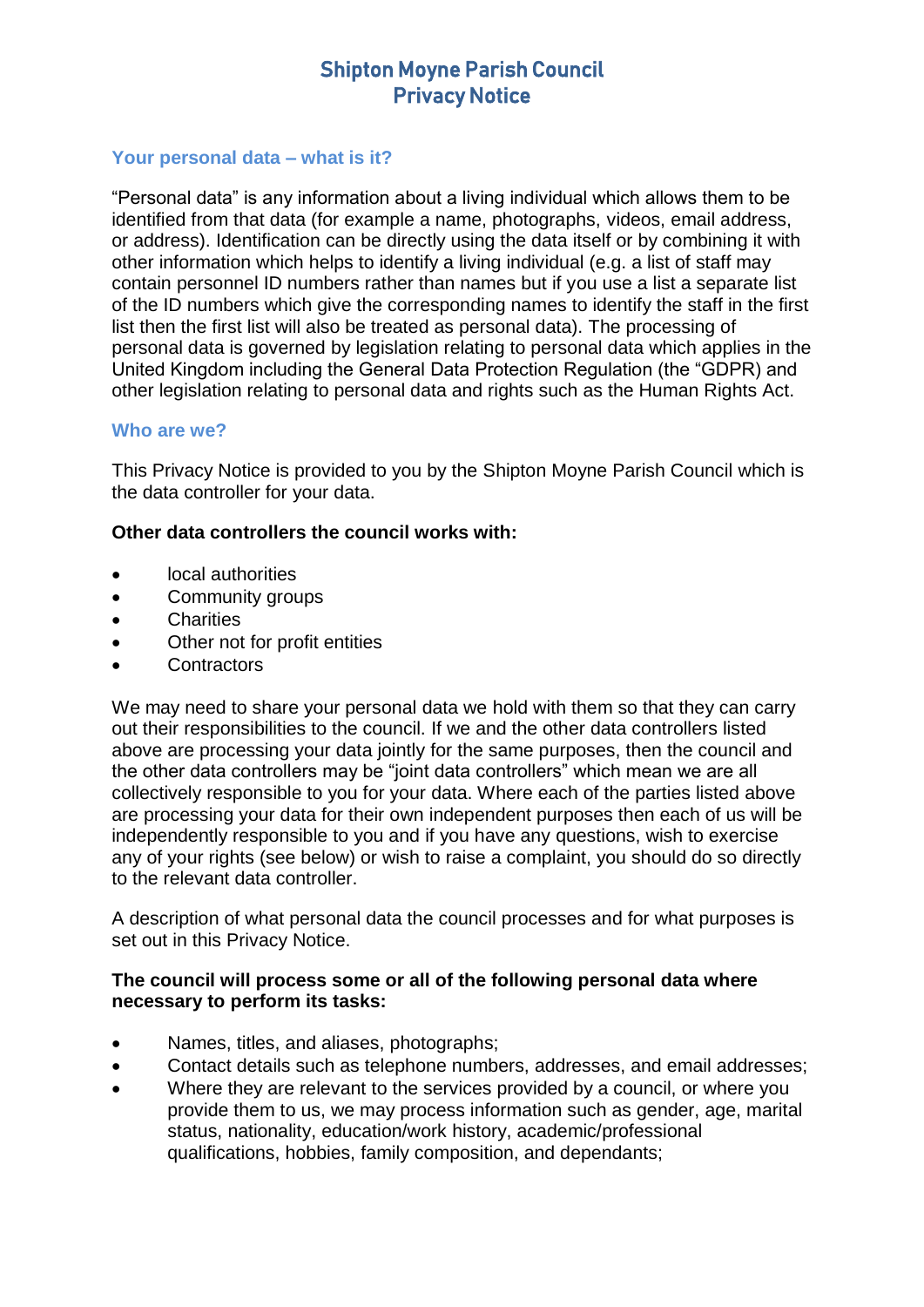- Where you pay for activities such as use of a council hall, financial identifiers such as bank account numbers, payment card numbers, payment/transaction identifiers, policy numbers, and claim numbers;
- The personal data we process may include sensitive or other special categories of personal data such as criminal convictions, racial or ethnic origin, mental and physical health, details of injuries, medication/treatment received, political beliefs, trade union affiliation, genetic data, biometric data, data concerning and sexual life or orientation.

#### **How we use sensitive personal data**

- We may process sensitive personal data including, as appropriate:
	- information about your physical or mental health or condition in order to monitor sick leave and take decisions on your fitness for work;
	- your racial or ethnic origin or religious or similar information in order to monitor compliance with equal opportunities legislation;
	- in order to comply with legal requirements and obligations to third parties.
- These types of data are described in the GDPR as "Special categories of data" and require higher levels of protection. We need to have further justification for collecting, storing and using this type of personal data.
- We may process special categories of personal data in the following circumstances:
	- In limited circumstances, with your explicit written consent.
	- Where we need to carry out our legal obligations.
	- Where it is needed in the public interest.
- Less commonly, we may process this type of personal data where it is needed in relation to legal claims or where it is needed to protect your interests (or someone else's interests) and you are not capable of giving your consent, or where you have already made the information public.

#### **Do we need your consent to process your sensitive personal data?**

• In limited circumstances, we may approach you for your written consent to allow us to process certain sensitive personal data. If we do so, we will provide you with full details of the personal data that we would like and the reason we need it, so that you can carefully consider whether you wish to consent.

#### **The council will comply with data protection law. This says that the personal data we hold about you must be:**

- Used lawfully, fairly and in a transparent way.
- Collected only for valid purposes that we have clearly explained to you and not used in any way that is incompatible with those purposes.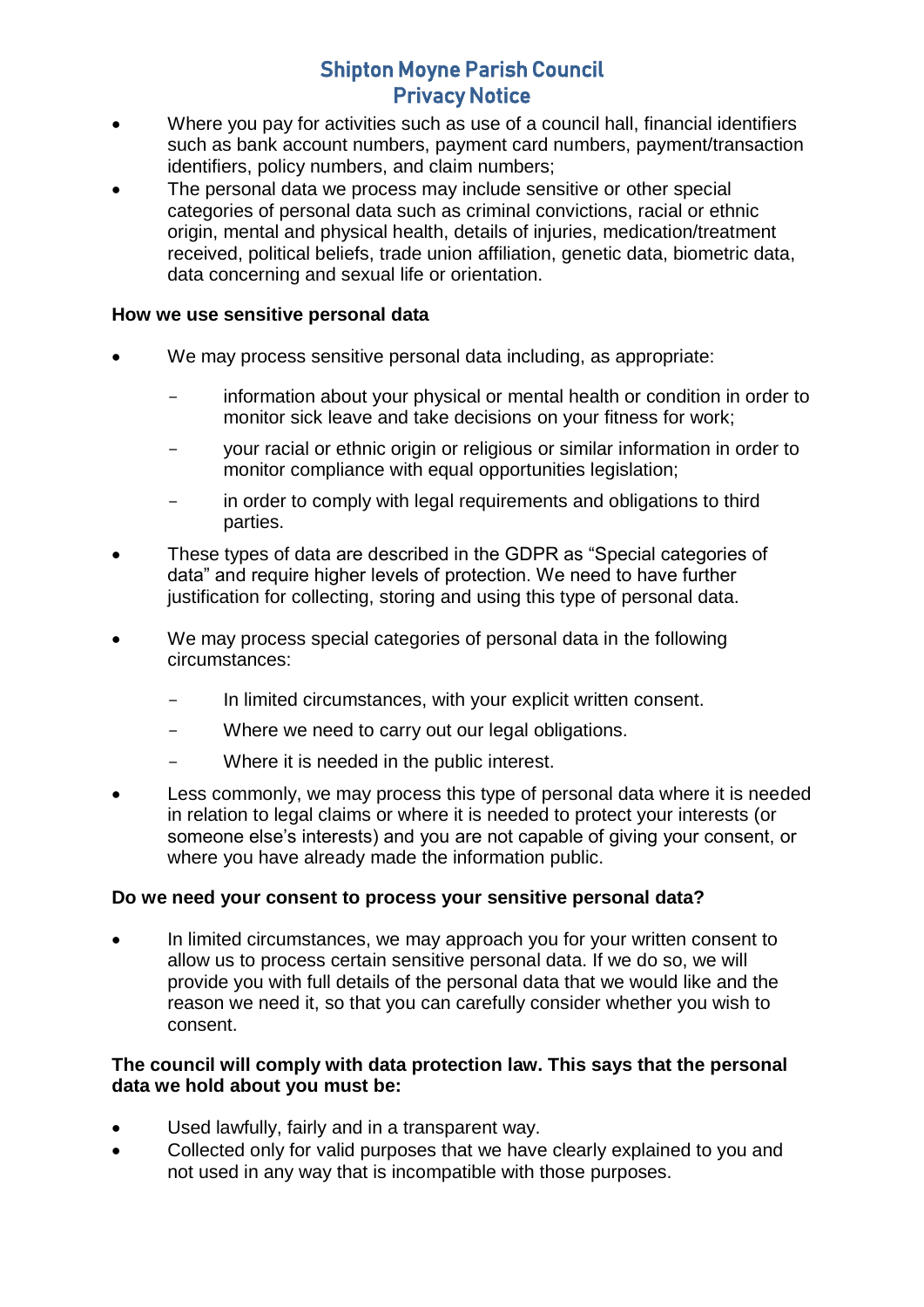- Relevant to the purposes we have told you about and limited only to those purposes.
- Accurate and kept up to date.
- Kept only as long as necessary for the purposes we have told you about.
- Kept and destroyed securely including ensuring that appropriate technical and security measures are in place to protect your personal data to protect personal data from loss, misuse, unauthorised access and disclosure.

## **We use your personal data for some or all of the following purposes:**

- To deliver public services including to understand your needs to provide the services that you request and to understand what we can do for you and inform you of other relevant services;
- To confirm your identity to provide some services;
- To contact you by post, email, telephone or using social media (e.g., Facebook, Twitter, WhatsApp);
- To help us to build up a picture of how we are performing;
- To prevent and detect fraud and corruption in the use of public funds and where necessary for the law enforcement functions;
- To enable us to meet all legal and statutory obligations and powers including any delegated functions;
- To carry out comprehensive safeguarding procedures (including due diligence and complaints handling) in accordance with best safeguarding practice from time to time with the aim of ensuring that all children and adults-at-risk are provided with safe environments and generally as necessary to protect individuals from harm or injury;
- To promote the interests of the council;
- To maintain our own accounts and records;
- To seek your views, opinions or comments;
- To notify you of changes to our facilities, services, events and staff, councillors and other role holders;
- To send you communications which you have requested and that may be of interest to you. These may include information about campaigns, appeals, other new projects or initiatives;
- To process relevant financial transactions including grants and payments for goods and services supplied to the council
- To allow the statistical analysis of data so we can plan the provision of services.

Our processing may also include the use of CCTV systems for the prevention and prosecution of crime.

## **What is the legal basis for processing your personal data?**

The council is a public authority and has certain powers and obligations. Most of your personal data is processed for compliance with a legal obligation which includes the discharge of the council's statutory functions and powers. Sometimes when exercising these powers or duties it is necessary to process personal data of residents or people using the council's services. We will always take into account your interests and rights. This Privacy Notice sets out your rights and the council's obligations to you.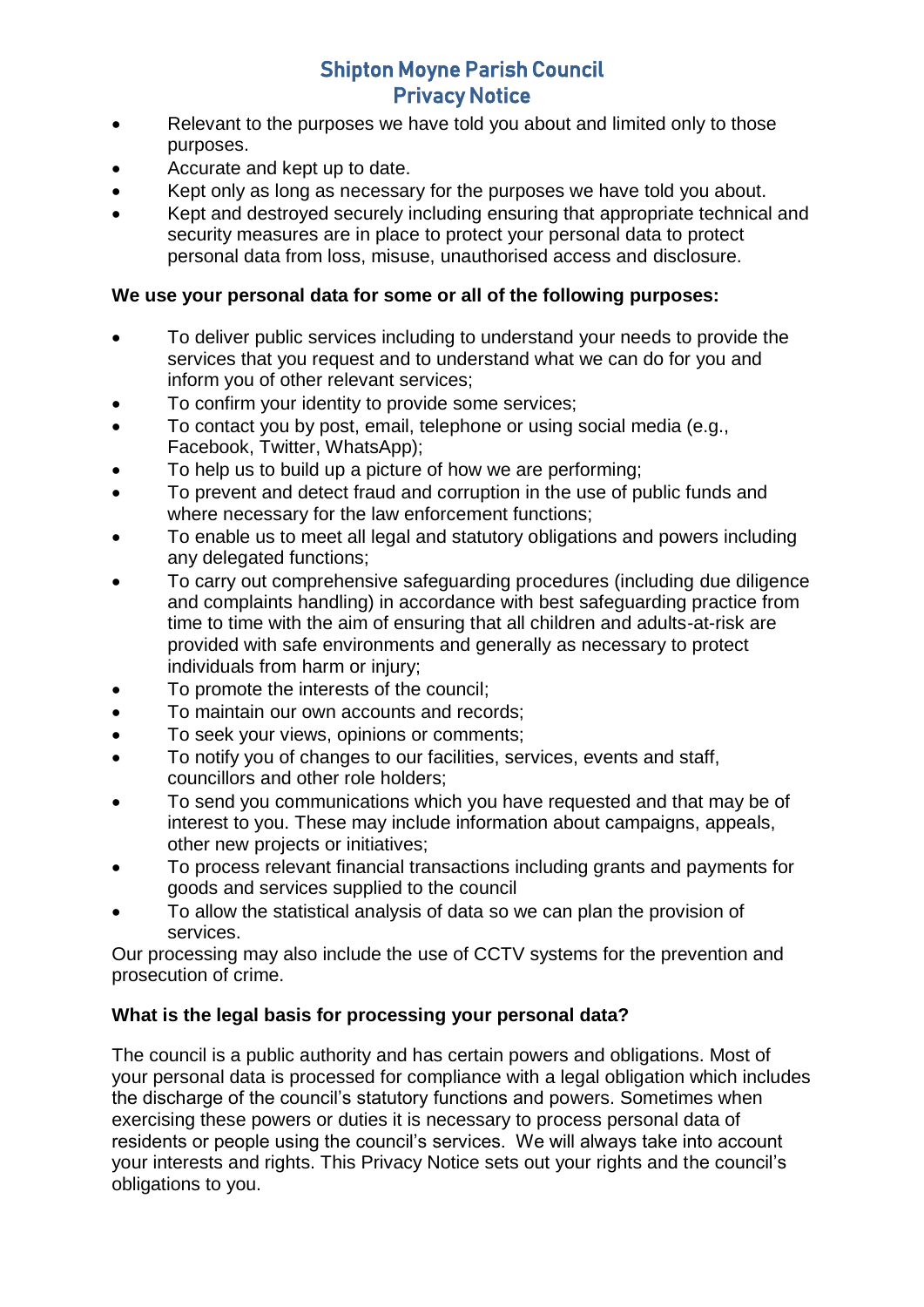We may process personal data if it is necessary for the performance of a contract with you, or to take steps to enter into a contract. An example of this would be processing your data in connection with the use of sports facilities, or the acceptance of an allotment garden tenancy

Sometimes the use of your personal data requires your consent. We will first obtain your consent to that use.

### **Sharing your personal data**

This section provides information about the third parties with whom the council may share your personal data. These third parties have an obligation to put in place appropriate security measures and will be responsible to you directly for the manner in which they process and protect your personal data. It is likely that we will need to share your data with some or all of the following (but only where necessary):

- The data controllers listed above under the heading "Other data controllers the council works with";
- Our agents, suppliers and contractors. For example, we may ask a commercial provider to publish or distribute newsletters on our behalf, or to maintain our database software;
- On occasion, other local authorities or not for profit bodies with which we are carrying out joint ventures e.g. in relation to facilities or events for the community.

#### **How long do we keep your personal data?**

We will keep some records permanently if we are legally required to do so. We may keep some other records for an extended period of time. For example, it is currently best practice to keep financial records for a minimum period of 8 years to support HMRC audits or provide tax information. We may have legal obligations to retain some data in connection with our statutory obligations as a public authority. The council is permitted to retain data in order to defend or pursue claims. In some cases the law imposes a time limit for such claims (for example 3 years for personal injury claims or 6 years for contract claims). We will retain some personal data for this purpose as long as we believe it is necessary to be able to defend or pursue a claim. In general, we will endeavour to keep data only for as long as we need it. This means that we will delete it when it is no longer needed.

#### **Your rights and your personal data**

You have the following rights with respect to your personal data:

When exercising any of the rights listed below, in order to process your request, we may need to verify your identity for your security. In such cases we will need you to respond with proof of your identity before you can exercise these rights.

#### *1) The right to access personal data we hold on you*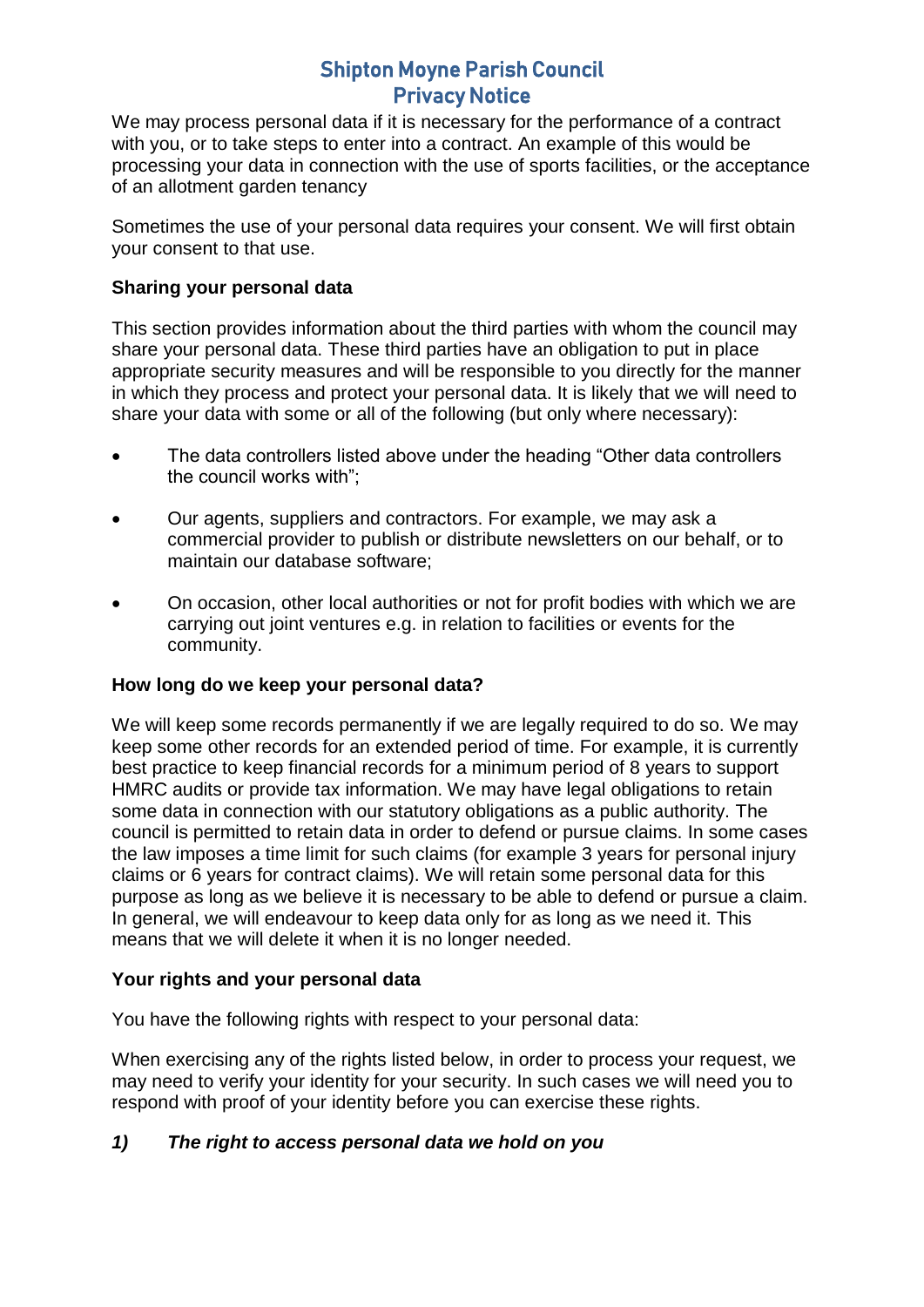- At any point you can contact us to request the personal data we hold on you as well as why we have that personal data, who has access to the personal data and where we obtained the personal data from. Once we have received your request we will respond within one month.
- There are no fees or charges for the first request but additional requests for the same personal data or requests which are manifestly unfounded or excessive may be subject to an administrative fee.

## *2) The right to correct and update the personal data we hold on you*

 If the data we hold on you is out of date, incomplete or incorrect, you can inform us and your data will be updated.

## *3) The right to have your personal data erased*

- If you feel that we should no longer be using your personal data or that we are unlawfully using your personal data, you can request that we erase the personal data we hold.
- When we receive your request we will confirm whether the personal data has been deleted or the reason why it cannot be deleted (for example because we need it for to comply with a legal obligation).

### *4) The right to object to processing of your personal data or to restrict it to certain purposes only*

 You have the right to request that we stop processing your personal data or ask us to restrict processing. Upon receiving the request we will contact you and let you know if we are able to comply or if we have a legal obligation to continue to process your data.

## *5) The right to data portability*

 You have the right to request that we transfer some of your data to another controller. We will comply with your request, where it is feasible to do so, within one month of receiving your request.

## *6) The right to withdraw your consent to the processing at any time for any processing of data to which consent was obtained*

 You can withdraw your consent easily by telephone, email, or by post (see Contact Details below).

## *7) The right to lodge a complaint with the Information Commissioner's Office.*

 You can contact the Information Commissioners Office on 0303 123 1113 or via email https://ico.org.uk/global/contact-us/email/ or at the Information Commissioner's Office, Wycliffe House, Water Lane, Wilmslow, Cheshire SK9 5AF.

## **Transfer of Data Abroad**

Any personal data transferred to countries or territories outside the European Economic Area ("EEA") will only be placed on systems complying with measures giving equivalent protection of personal rights either through international agreements or contracts approved by the European Union Our website is also